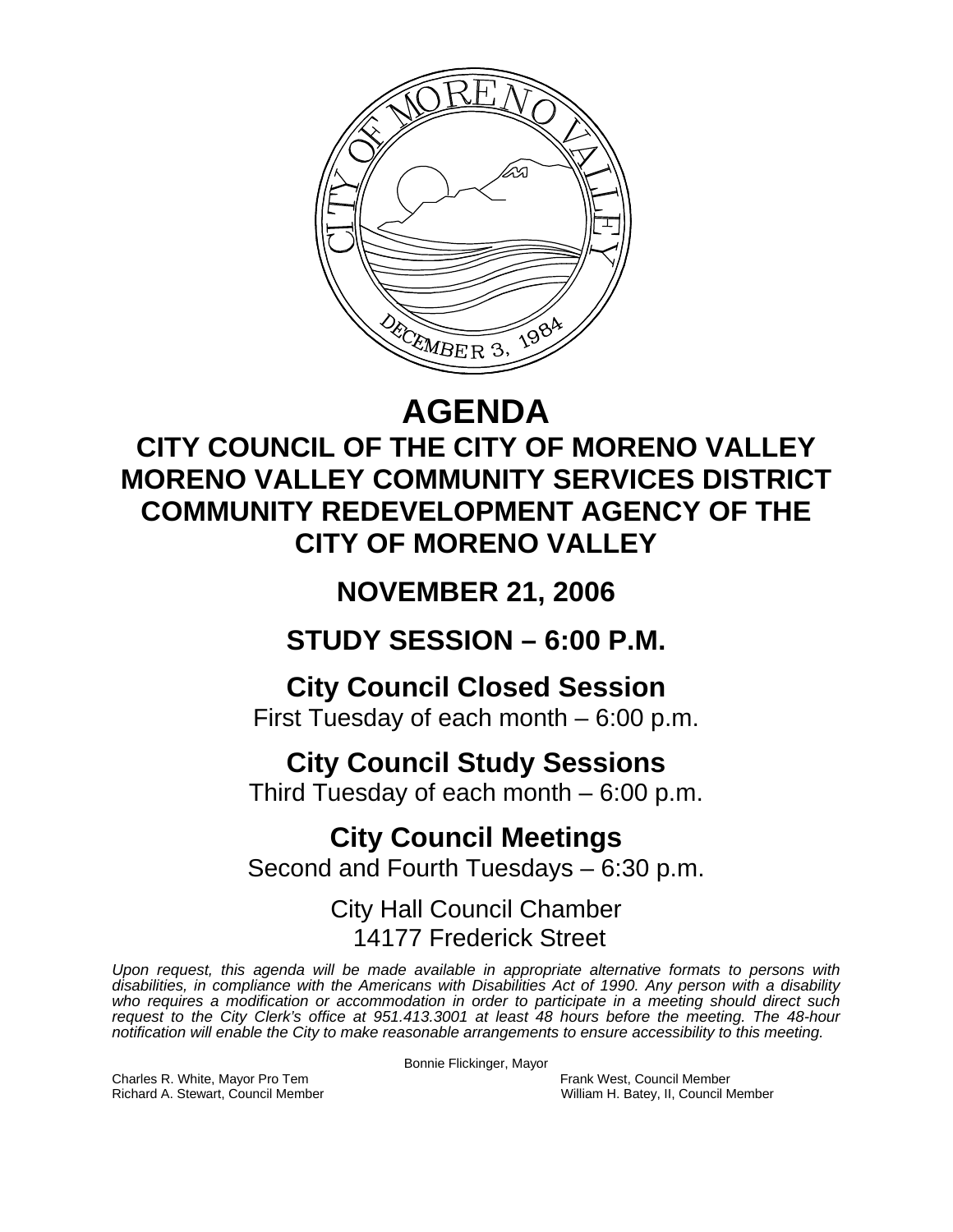#### **AGENDA MORENO VALLEY CITY COUNCIL MORENO VALLEY COMMUNITY SERVICES DISTRICT COMMUNITY REDEVELOPMENT AGENCY OF THE CITY OF MORENO VALLEY STUDY SESSION - 6:00 P.M. NOVEMBER 21, 2006**

- **CALL TO ORDER**
- **PLEDGE OF ALLEGIANCE**
- **INVOCATION**
- **ROLL CALL**
- **INTRODUCTIONS**

#### • **PUBLIC COMMENTS ON MATTERS EITHER ON THE AGENDA OR ANY SUBJECT NOT ON THE AGENDA UNDER THE JURISDICTION OF THE CITY COUNCIL**

There is a three-minute time limit per person. Please complete and submit a BLUE speaker slip to the City Clerk. All remarks and questions shall be addressed to the presiding officer or to the City Council and not to any individual Council Member, staff member or other person.

- 1. Reports on Reimbursable Activities  $\cdot\cdot\cdot$
- ... Consideration of an Alternate Means of Collecting Fees for Various Services for the Aquabella Specific Plan Project. **(DCM/ 30 Min.)**
- 3. Cops and Clergy Program **(Batey/10 Min.)**
- 4. City Council Requests and Communications

(Times shown are only estimates for staff presentation. Items may be deferred by Council if time does not permit full review.)

 $\triangle$  Oral Presentation only – No written material provided